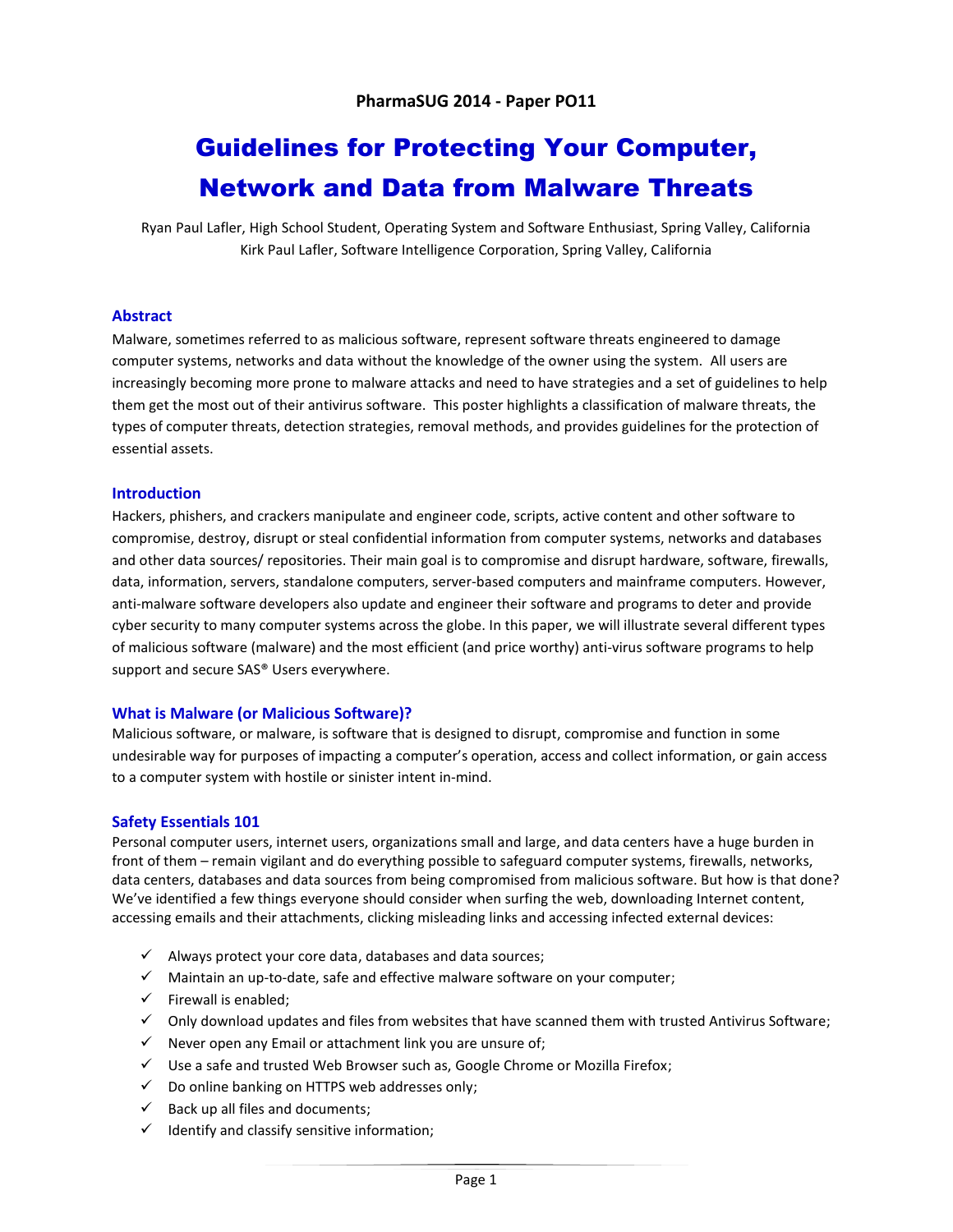- $\checkmark$  Review, understand and grant rational access rights to databases, data, files, etc.;
- $\checkmark$  Routinely use analytics to sift through large volumes of data activity.

# **Types of Malicious Software (Malware) Security Threats**

Malicious Software (malware) does everything in its power to damage, disable, take control, alter, steal, change or compromise confidential, sensitive and other types of information from a computer system. Figure 1 shows nine of the most common malware threats including Denial of Service, Trojan Horse, Rootkit, Botnet Operation, Exploit, Keystroke Logging, Spyware, Rogue Security, and self-replicating viruses such as the Computer Worm.



**Figure 1. Malware Classification**

With the number of malware threats compromising computer systems on the rise, it becomes more important than ever to be able to recognize key characteristics such as malware's ability to mutate to avoid detection by antivirus software. Key characteristics for each malware category are listed below.

# *Computer Worm*

- $\checkmark$  Self-replicating virus
- $\checkmark$  Corrupts, misplaces and deletes files
- $\checkmark$  Difficult for users to detect

# *Denial of Service (DoS) Attack*

- $\checkmark$  Utilizes a Zombie Computer Army
- $\checkmark$  Floods a network/website with access requests
- $\checkmark$  Crashes the network/website for a short time

# *Trojan Horse*

- $\checkmark$  Disguised as a legitimate download/program
- $\checkmark$  Used as a backdoor program
- $\checkmark$  Works stealthily without the user's knowledge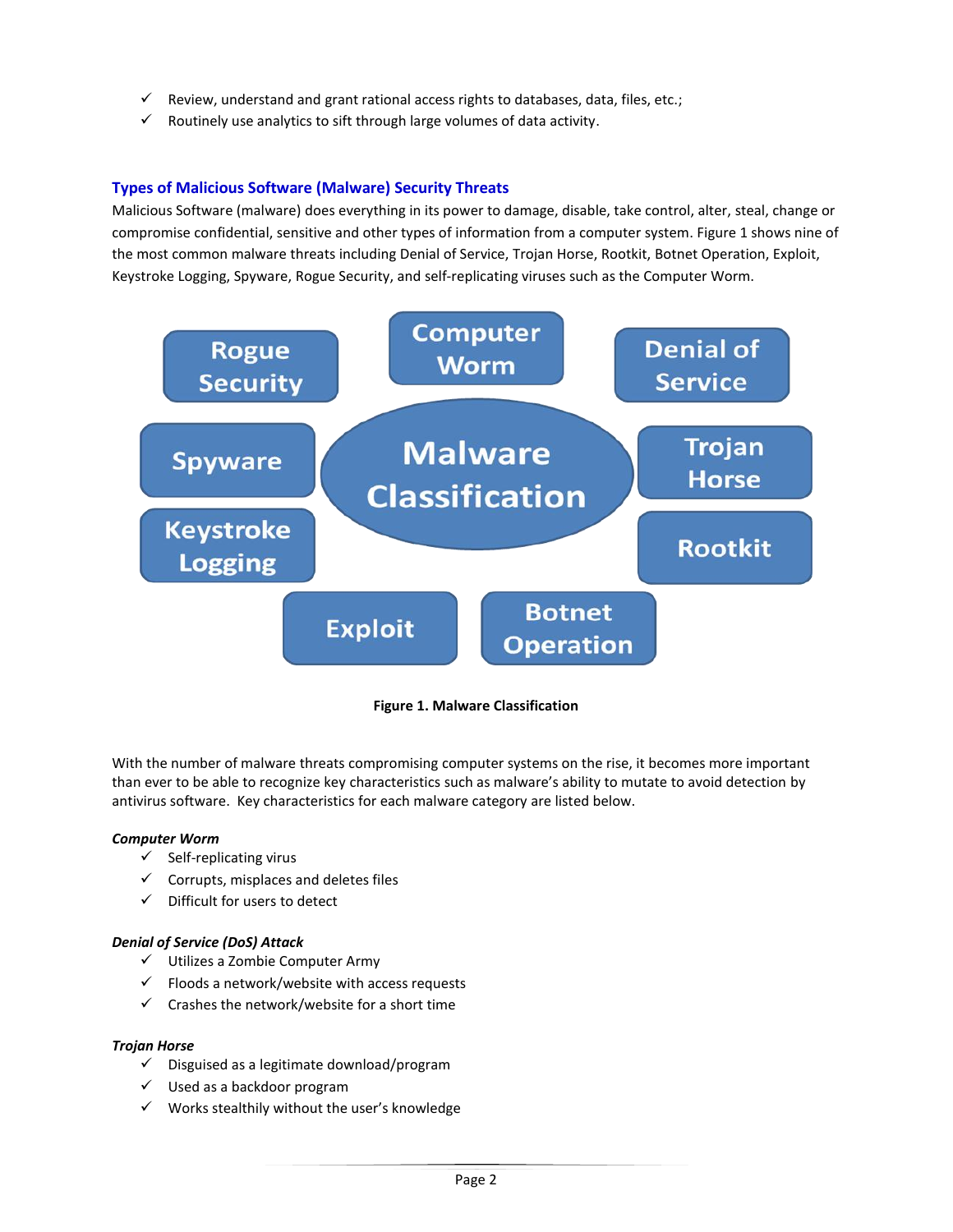# *Rootkit*

- $\checkmark$  Used as a backdoor to gain access to a system
- $\checkmark$  Illegally acquires Administrator status
- $\checkmark$  Implants itself within kernel of the computer

# *Botnet Operation*

- $\checkmark$  Creates a "Zombie Computer Army"
- $\checkmark$  Spammer sends viruses to computers over network
- $\checkmark$  Functions stealthily

# *Exploit ("Exploits" and attacks security vulnerabilities)*

- $\checkmark$  Targets a glitch or bug in a computer system
- $\checkmark$  Commands Trojan horses, Rootkits, DoS Attacks

# *Keylogger (Tracks all keystrokes made on computer)*

- $\checkmark$  Form of Malicious Hardware/Software
- $\checkmark$  Tracks the victim's keyboard strokes
- $\checkmark$  Used to crack security passwords

#### *Spyware*

- $\checkmark$  Collects information on the user illegally
- $\checkmark$  Places tracking cookies on a user
- $\checkmark$  Sells personal information to Third Parties

# *Rogue Security Software*

- $\checkmark$  Appears in the form of a Pop-Up
- $\checkmark$  Scares user into thinking computer is infected
- $\checkmark$  Results in additional problems to computer system
- $\checkmark$  Comes bundled with Trojan, keylogging software

# **The Symptoms of a Malicious Software Infection**

After researching the most common types of malicious software types, the following descriptions illustrate the symptoms associated with a system infection. The various symptoms include your computer not shutting down properly; to deleted, misplaced, or altered files and documents; and other symptoms.

# *Self-Replicating Viruses*

- $\checkmark$  Files are misplaced or deleted
- $\checkmark$  Decrease in Internet browsing speed
- $\checkmark$  Frequent computer lock ups
- $\checkmark$  Frequent Advertisements (pop-ups)
- $\checkmark$  New icons created on home page
- $\checkmark$  Firewall Disabled
- $\checkmark$  Applications unable to start
- $\checkmark$  Blue screen of death (BSOD)
- $\checkmark$  Computer can't power on
- $\checkmark$  Updates aren't installed successfully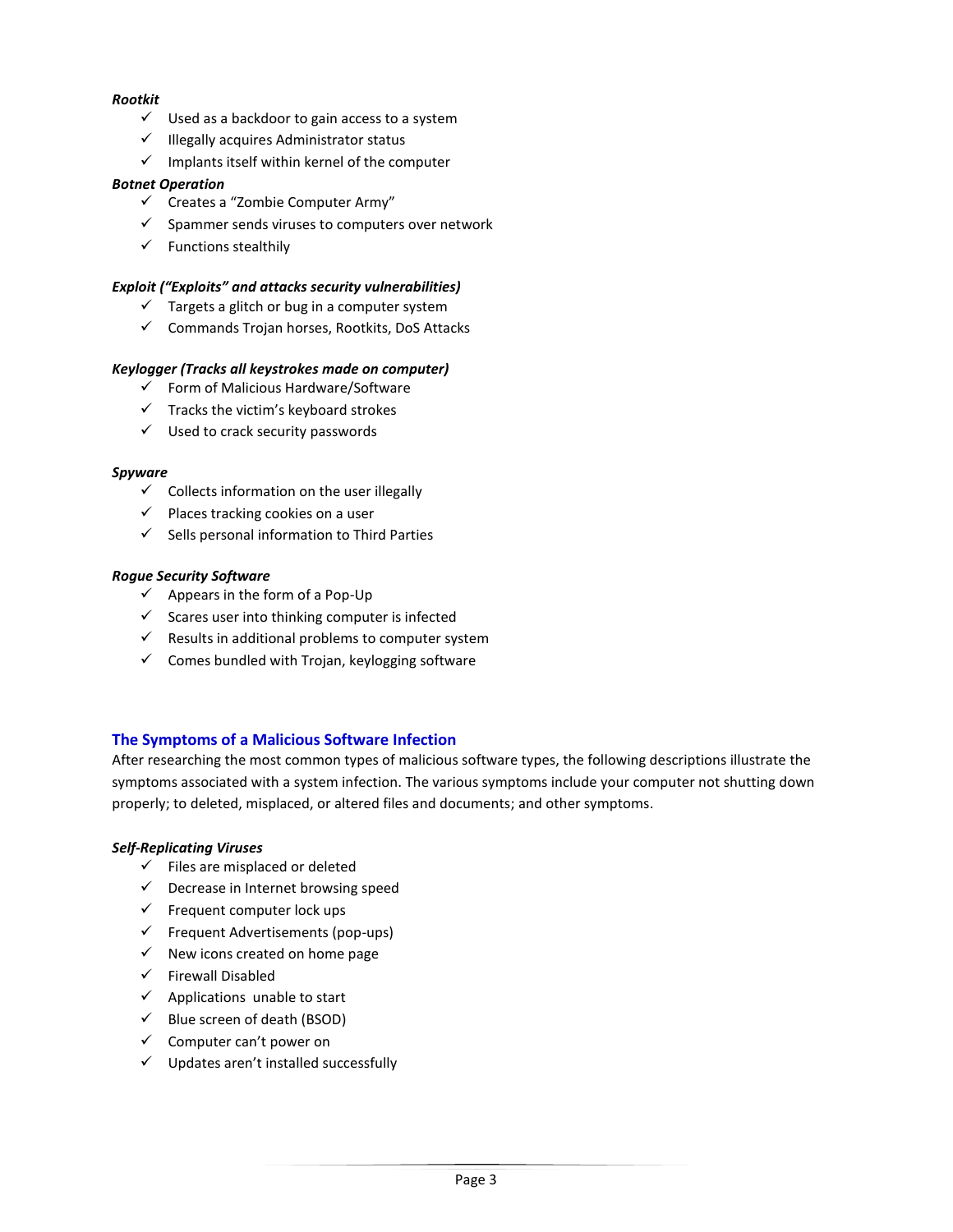# *Trojan Horse*

- $\checkmark$  CPU/RAM Usage greatly increases
- $\checkmark$  Background programs running without consent of owner
- $\checkmark$  Blue Screen of Death
- $\checkmark$  Constant annoying Pop-Ups
- $\checkmark$  Slow, unusable, internet connection
- $\checkmark$  Account passwords altered
- $\checkmark$  Mouse and key commands changed

#### *Rootkit*

- $\checkmark$  Major CPU/RAM Usage
- $\checkmark$  Antivirus software disabled
- $\checkmark$  Extensive web browser tabs open
- $\checkmark$  Blue Screen of Death
- $\checkmark$  Slow computer performance
- $\checkmark$  Altered keys, time, and commands

# *Denial of Service (DoS) Attack on a Web Page*

- $\checkmark$  Web page unable to open
- $\checkmark$  Slow connection to web page
- $\checkmark$  Your computer slows to a halt after visiting an attacked webpage

#### *Botnet Operation*

- $\checkmark$  CPU Fans goes into overdrive when computer is not undertaking an action
- $\checkmark$  Emails sent with your name on them that you did not send
- $\checkmark$  Programs open and shut down unexpectedly
- $\checkmark$  Cannot download antivirus software/updates
- $\checkmark$  Pop-Up windows appear frequently

#### *Spyware*

- $\checkmark$  Pop-Up Advertisements
- $\checkmark$  Browsing cookies enabled without owner's consent
- $\checkmark$  Web browser includes many toolbars
- $\checkmark$  Unfamiliar home page
- $\checkmark$  Default search engine changed
- $\checkmark$  New web bookmarks
- $\checkmark$  New and/or altered "Favorites"

# *Rogue Security Software*

- $\checkmark$  Unexpected ads popping up on web browser
- $\checkmark$  Ads saying that your computer is infected with a virus
- $\checkmark$  Ads placing infected websites at the top of Google searches (SEO)
- $\checkmark$  Spam emails which include links for:
	- Special deals
	- $-$  Free trial offers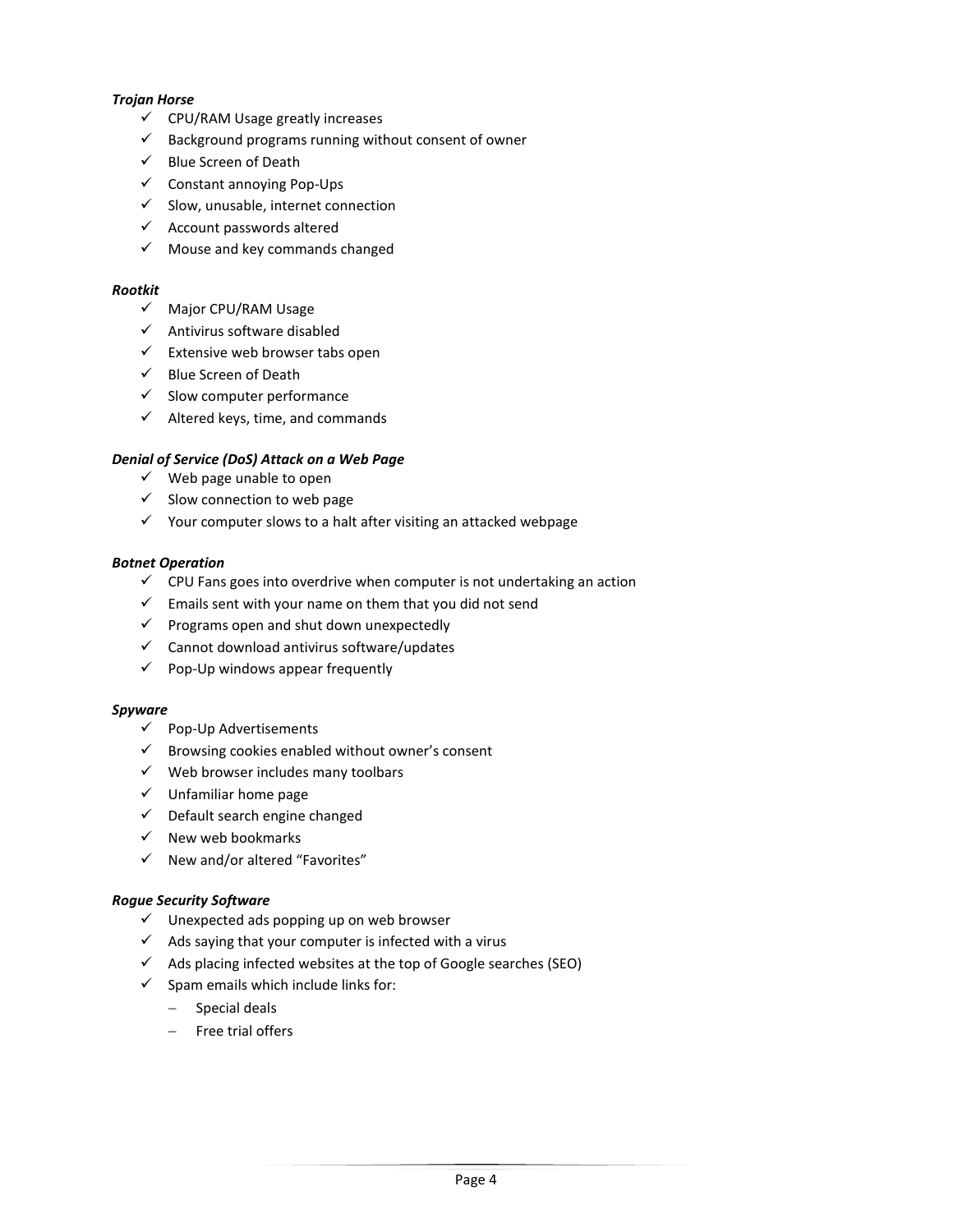# **Removing Malicious Software Threats**

Once a malware threat has been identified, you will want to follow these instructions to remove it:

- $\checkmark$  Disconnect your computer from the internet or any network (will help to prevent the spread of a self replicating virus)
- $\checkmark$  Run a FULL Antivirus scan on your computer
- $\checkmark$  Remove quarantined items
- $\checkmark$  While your computer is compromised DO NOT back it up

# **The Criteria Used to Determine the Best Malware Protection Software**

Now that you've learned about the threats that malware presents to your computer, firewall, network, databases, data, and personal information, you may be wondering what the best, if any, malware protection software is available. The authors have tested many leading free and fee-based malware protection software, referred to as antimalware, using a consistent set of criteria in deriving their final recommendations. The set of criteria include:

- $\checkmark$  Ease of use
- $\checkmark$  Effectiveness in protecting and safeguarding systems
- $\checkmark$  Comprehensiveness
- $\checkmark$  Support for Windows 8, Windows 7, Windows 2000, Windows Vista and Windows XP
- $\checkmark$  Cost-effectiveness
- $\checkmark$  Ability to apply automatic updates
- $\checkmark$  Background operation support
- $\checkmark$  Ability to detect malware
- $\checkmark$  Ability to remove (or eradicate) malware
- $\checkmark$  Access to technical help and support

# **The Best Malware Protection Software**

Now that you've learned about the threats that malware presents to your computer, firewall, network, databases, data, and personal information, you may be wondering what the best, if any, malware protection software is available. The authors have tested many leading free and fee-based malware protection software, referred to as antimalware, using a consistent set of criteria in deriving their final recommendations. The set of criteria include:

- $\checkmark$  Ease of use
- $\checkmark$  Effectiveness in protecting and safeguarding systems
- $\checkmark$  Comprehensiveness
- $\checkmark$  Support for Windows 8, Windows 7, Windows 2000, Windows Vista and Windows XP
- $\checkmark$  Cost-effectiveness
- $\checkmark$  Ability to apply automatic updates
- $\checkmark$  Background operation support
- $\checkmark$  Ability to detect malware
- $\checkmark$  Ability to remove (or eradicate) malware
- $\checkmark$  Access to technical help and support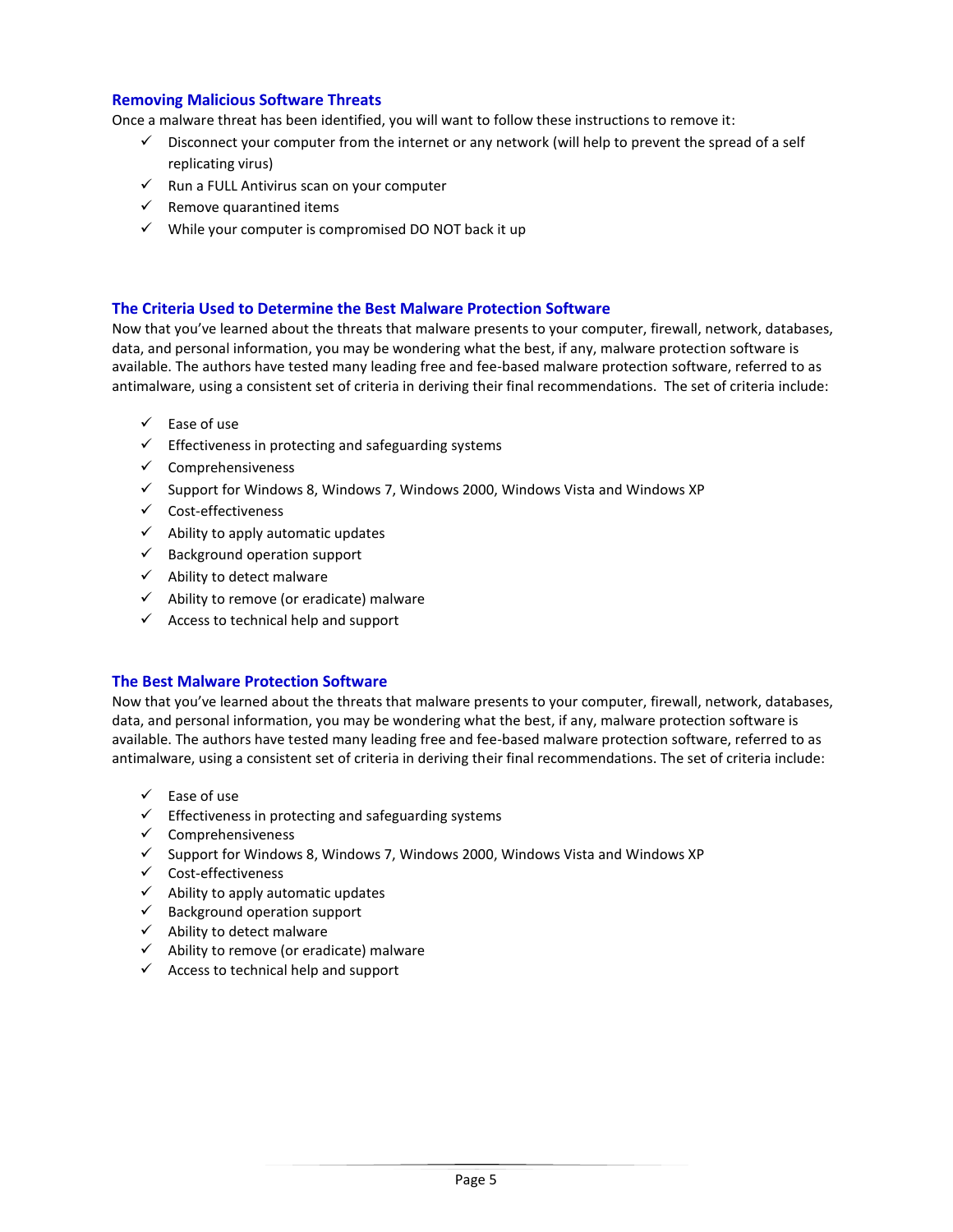# *Microsoft Security Essentials*

Free Download from Microsoft at<http://windows.microsoft.com/en-us/windows/security-essentials-download> Microsoft Security Essentials boasts the following features:

- $\checkmark$  Protects users from backdoor programs, computer viruses, worms, spyware, and Trojan horses
- $\checkmark$  Self-updating software
- $\checkmark$  Solid record of fixing issues
- $\checkmark$  Available for Windows XP, Vista, 2000, and 7 operating systems

# *Microsoft Anti-spyware*

- $\checkmark$  Protects users from backdoor programs, computer viruses, worms, Trojan horses and Spyware
- $\checkmark$  Self-updating software
- $\checkmark$  Solid record of fixing issues
- Integrated into Windows Vista and Windows 7; However it can also be downloaded from Microsoft.com/downloads for Windows XP and Windows 2000 operating systems

# *Windows Defender (Formerly known as Microsoft Anti-spyware)*

- $\checkmark$  Protects users from backdoor programs, computer viruses, worms, Trojan horses and supports enhanced Spyware features
- $\checkmark$  Self-updating software
- $\checkmark$  Solid record of fixing issues
- $\checkmark$  Integrated into Windows 8, 8.1 operating systems and Runtime versions

# *Avast! Internet Security*

Avast! Internet Security for Web Browsers running under Windows and Mac Operating Systems Free Download from the Avast website at<http://www.avast.com/en-us/index> Avast! Internet Security supports the following features:

- $\checkmark$  Uses familiar color-coded icons, (green, yellow and red), to indicate website safety
- $\checkmark$  Self-updating software
- $\checkmark$  Verifies the certificates of the website

# *Adblock Plus*

AdBlock for Web Browsers running under Windows Free Download from the AdBlock website a[t https://adblockplus.org/en/chrome](https://adblockplus.org/en/chrome) Adblock Plus supports the following features:

- $\checkmark$  Protects users from keyloggers
- $\checkmark$  Blocks any "annoying ads" from the user
- $\checkmark$  Disables Pop-Ups and tracking
- $\checkmark$  Compatible with Google Chrome and Firefox

# *Ghostery*

Ghostery for Web Browsers running under Windows Free Download from the Ghostery website at<https://www.ghostery.com/en/> Ghostery supports the following features:

- $\checkmark$  Protects users privacy
- $\checkmark$  Shows who's tracking your web browsing experience
- $\checkmark$  Self-updating software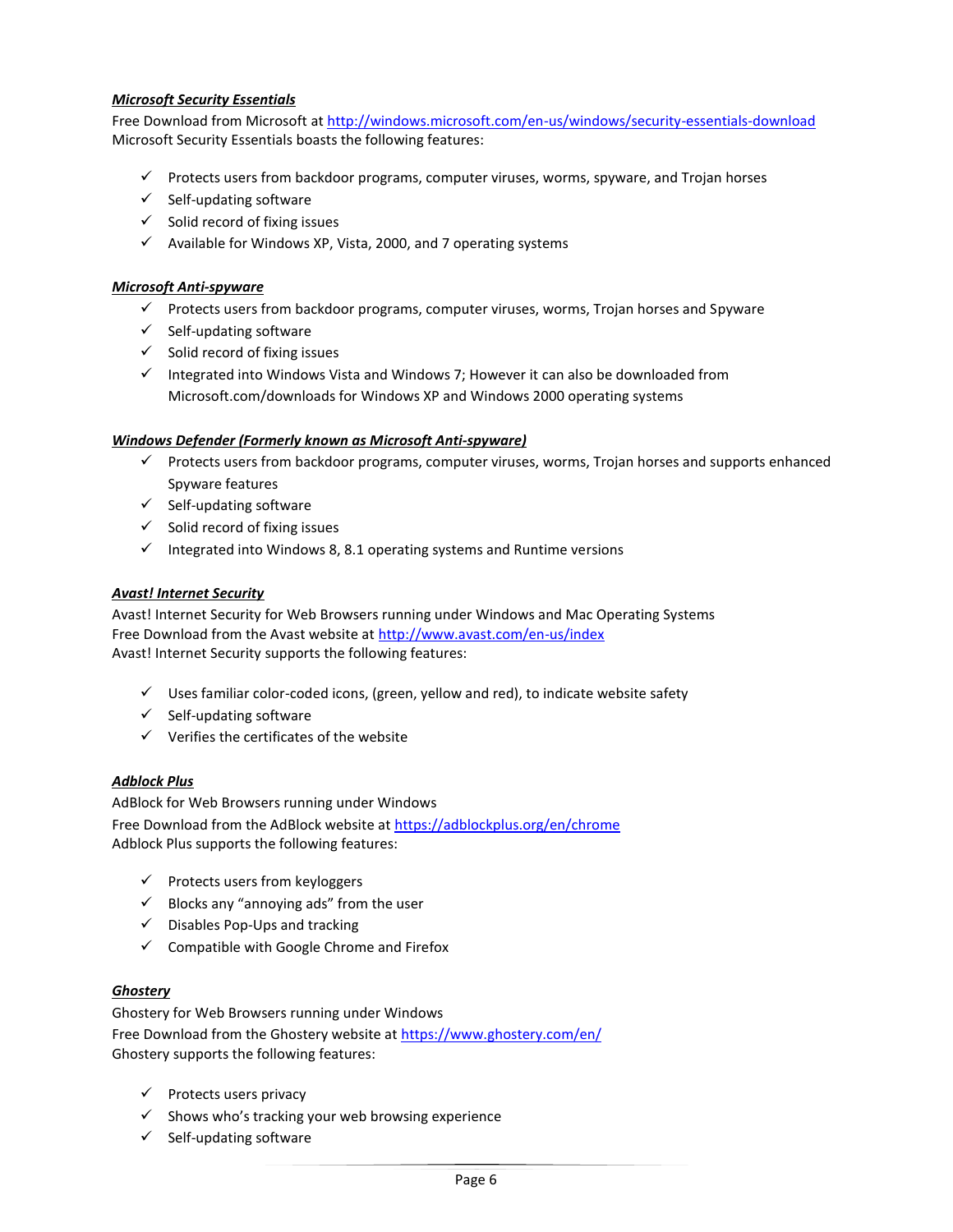# *Google Chrome – Recommended Web Browser*

- $\checkmark$  Advanced privacy settings
- $\checkmark$  Add on security protection extensions
- $\checkmark$  Self-updating web browser
- $\checkmark$  Good record of fixing any issues
- $\checkmark$  Shows user memory usage of each tab



**Figure 2. The Best Malware Protection Software**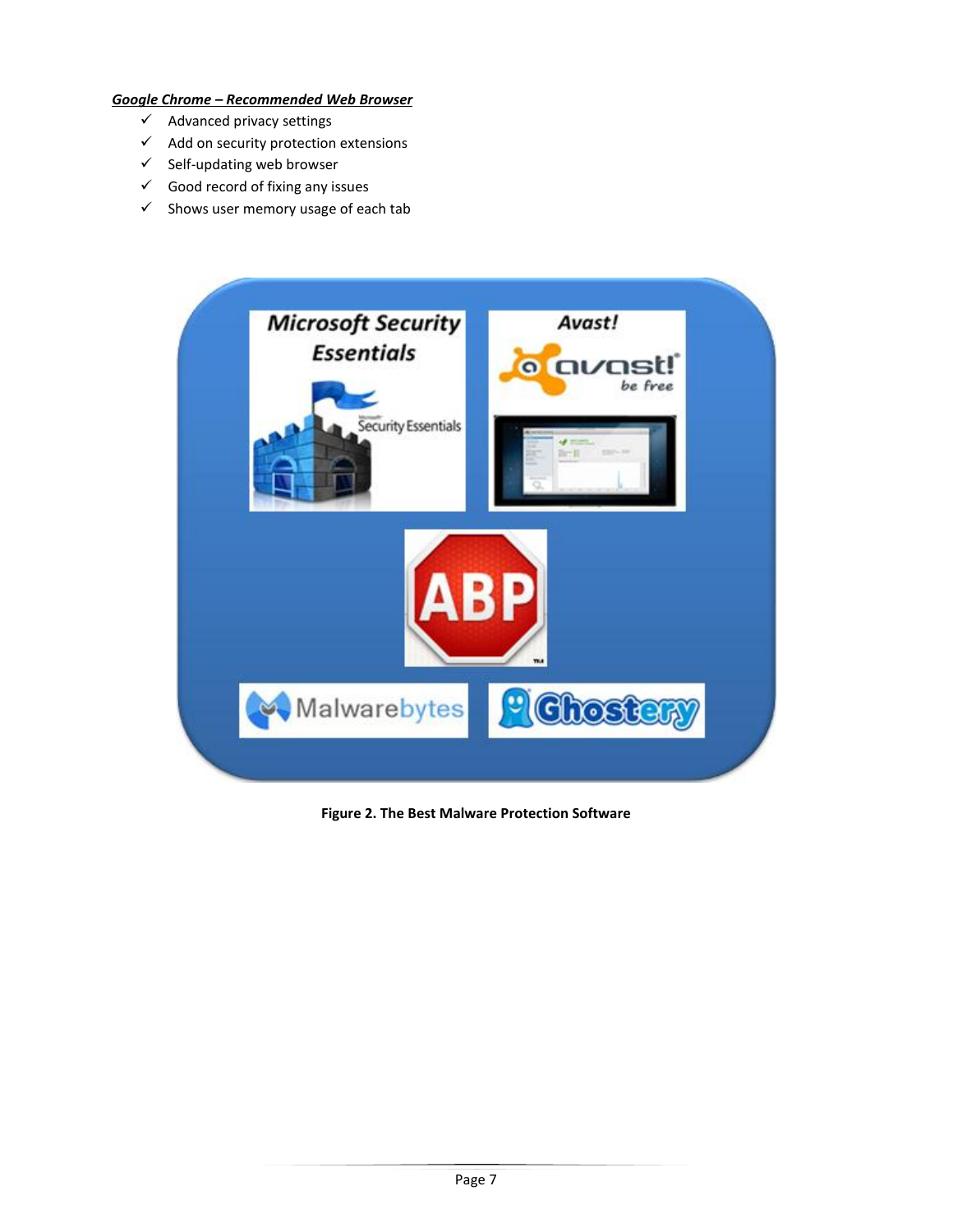# **Conclusion**

This paper presented the different types of computer threats, classification approaches, detection strategies, and removal methods, as well as what malicious software (malware) is; the types of malware including viruses, Trojans, rootkits, zombies, worms, spyware, adware, scareware, spam email, and denial of service (DOS) attacks. Various strategies and techniques on password protection and management; software to detect and protect computer systems; techniques for the removal of malicious software; and the methods for protecting your computer and data assets were presented. Finally, we recommended our choice for the best, and free, malware software.

# **References**

- Emigh, Aaron (2006), *"The Crimeware Landscape: Malware, Phishing, Identity Theft and Beyond,***"** A Joint Report of the US Department of Homeland Security – SRI International Identity Theft Technology Council, the Anti-Phishing Working Group, and IronKey, Inc.
- Evans, Alan; Kendall Martin and Mary Anne Poatsy (2013), *"Technology in Action – Securing Your System: Protecting Your Digital Data and Devices,"* Copyright © 2013 by Pearson Education, Inc., Publishing as Prentice Hall.
- Lafler, Ryan Paul and Kirk Paul Lafler (November 2013), *"Strategies and Techniques for Getting the Most Out of Your Antivirus Software for SAS® Users,"* "Best" Contributed Paper at the 2013 Western Users of SAS Software (WUSS) Conference, Copyright © 2013 by Ryan Paul Lafler and Kirk Paul Lafler, Spring Valley, California, USA.
- Lafler, Ryan Paul and Kirk Paul Lafler (August 2013), *"Strategies and Techniques for Getting the Most Out of Your Antivirus Software for SAS® Users,"* San Diego SAS Users Group (SANDS) 2013 Meeting, Copyright © 2013 by Ryan Paul Lafler and Kirk Paul Lafler, Spring Valley, California, USA.
- Miller, Lawrence C. (2012), *Modern Malware for Dummies®,* John Wiley & Sons, Inc., Hoboken, New Jersey, USA.
- Nahrstedt, Klara (Spring 2013), *"CS 423 – Operating System Design, Lecture 38: Security Threats,"* Department of Computer Science; University of Illinois, Urbana, Illinois, USA.
- Stefani, Evanthia and Eudoxia Sianou (2012), *"How to from Malware Attacks, Antivirus Techniques,"* Department of Informatics and Computer Technology; Technology Educational Institution (TEI) of Western Macedonia, Greece.
- Singh, Sudhakar; P.K. Khare and Prashant Mor, "*Malware Detection and Removal Techniques***,"** International Journal of Electronics and Computer Science Engineering (pps. 273-280); ISSN- 2277-1956.

The Threat of Evasive Malware (2013), Lastline Labs, Copyright © 2009-2013 Lastline, Inc., Goleta, California, USA.

# **Acknowledgments**

The authors would like to thank Amie Bissonett and Subrahmanyam (Gopal) Rajagopal, Poster Section Chair, for accepting our abstract and paper; Jacques Lanoue, Academic Program Chair; Susan Fehrer Coulson, Operations Chair; and the PharmaSUG 2014 Conference and Executive Committees for organizing a great conference!

# **Trademark Citations**

SAS and all other SAS Institute Inc. product or service names are registered trademarks or trademarks of SAS Institute Inc. in the USA and other countries. ® indicates USA registration. Security Essentials is the registered trademark of Microsoft Corporation, Redmond, Washington, USA. Google is the registered trademark of Google Inc., Mountain View, California, USA. Other brand and product names are trademarks of their respective companies.